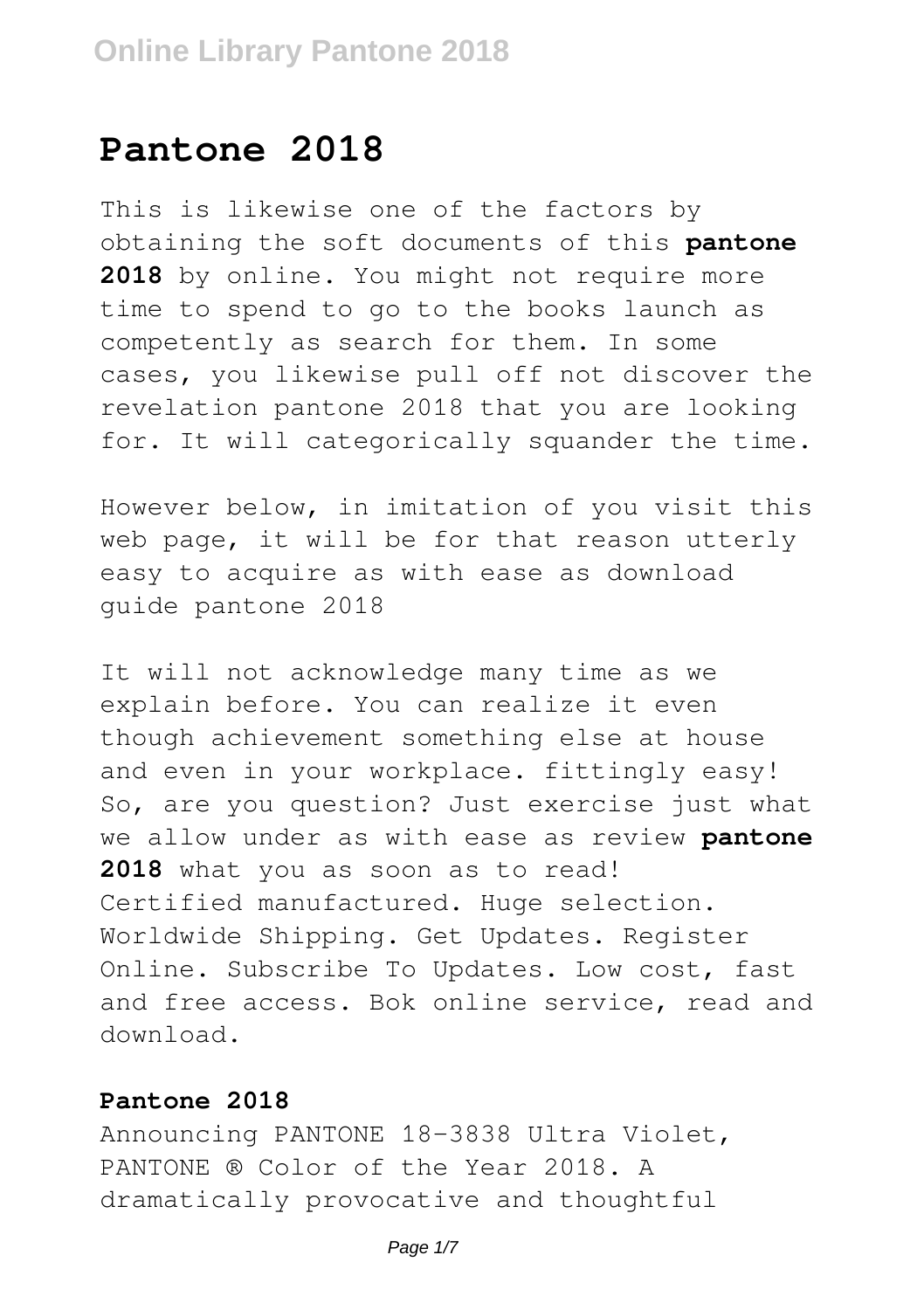# **Online Library Pantone 2018**

purple shade, PANTONE 18-3838 Ultra Violet communicates originality, ingenuity, and visionary thinking that points us toward the future. Complex and contemplative, Ultra Violet suggests the mysteries of the cosmos,...

### **Pantone Color of the Year 2018 | Ultra Violet 18-3838**

Partner with Pantone for your color inspiration. Use this quick 'Find a Pantone Color' online tool - just enter  $\#$ , name or choose from palette. PANTONE 2018  $C -$  Find a Pantone Color | Quick Online Color Tool

## **PANTONE 2018 C - Find a Pantone Color | Quick Online Color ...**

How to Use the Pantone Color of the Year 2018 Purple Haze. Color Harmonies Embodying calmness, a palette of hazy and smoky hues effortlessly commingle... Kindred Spirits. Color Harmonies Sitting side by side on the color wheel, this palette of like-minded hues... Drama Queen. Color Harmonies An ...

### **Pantone Color of the Year 2018 Tools for Designers I Ultra ...**

The Pantone Color of the Year Ultra Violet is available in both Pantone Color Systems and Pantone Cotton and Plastic Standards. Add Ultra Violet to your workspace with the Pantone Mug or the Pantone Chip Drive! Formula Guide, Limited Edition Pantone Color of the Year 2018 Ultra Violet.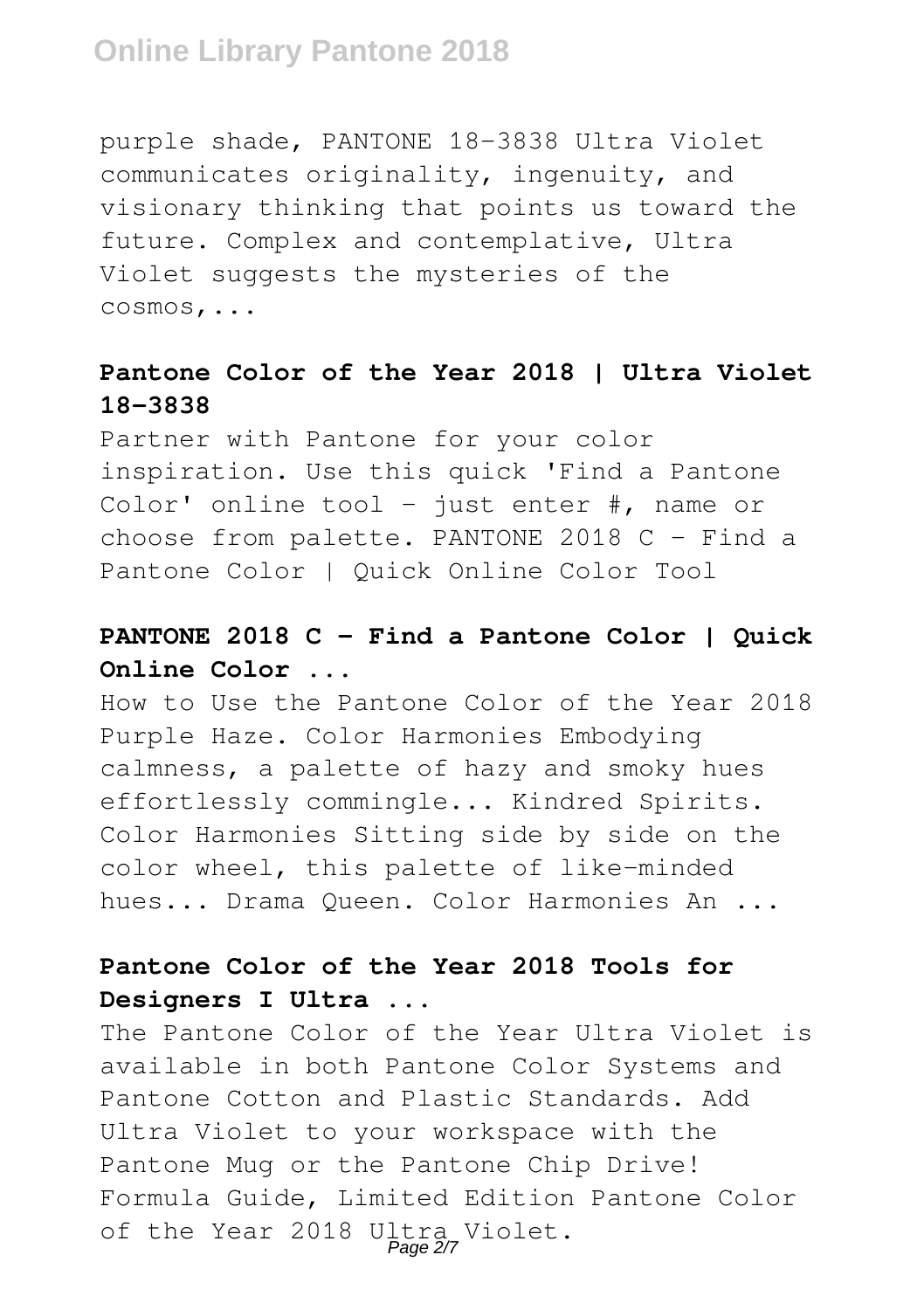### **Shop Pantone Color of the Year 2018 | Ultra Violet 18-3838**

Pantone of the Year 2018 is a strong and vivid hue of violet, the Pantone Ultra Violet 18-3838. "The Pantone Color of the Year has come to mean so much more than 'what's trending' in the world of design; it's truly a reflection of what's needed in our world today." – Laurie Pressman, Vice President of the Pantone Color Institute.

# **PANTONE 2018 Color of the Year Ultra Violet in 5 Moods ...**

Ultra Violet, or Pantone 18-3838, is a complex, celestial shade of purple, veering toward the cooler end of the color spectrum, that calls to mind the vastness of the galaxy, the power of spirituality, and creative expression in all its forms.

# **2018 Pantone Color Of The Year - Ultra Violet New Color Of ...**

Pantone's Spring 2018 Classic Color Palette #1. Pantone 19-4034 Sailor Blue. #2. Pantone 14-4202 Harbor Mist. #3. Pantone 15-1214 Warm Sand. #4. Pantone 11-0608 Coconut Milk.

# **Pantone's Top 21 Spring 2018 Colors from NYFW & LFW - Glowsly**

Pantone's Color of the Year is always loaded. Annually (since 2000), the institute's team of color experts traipses the globe identifying trends and color cues before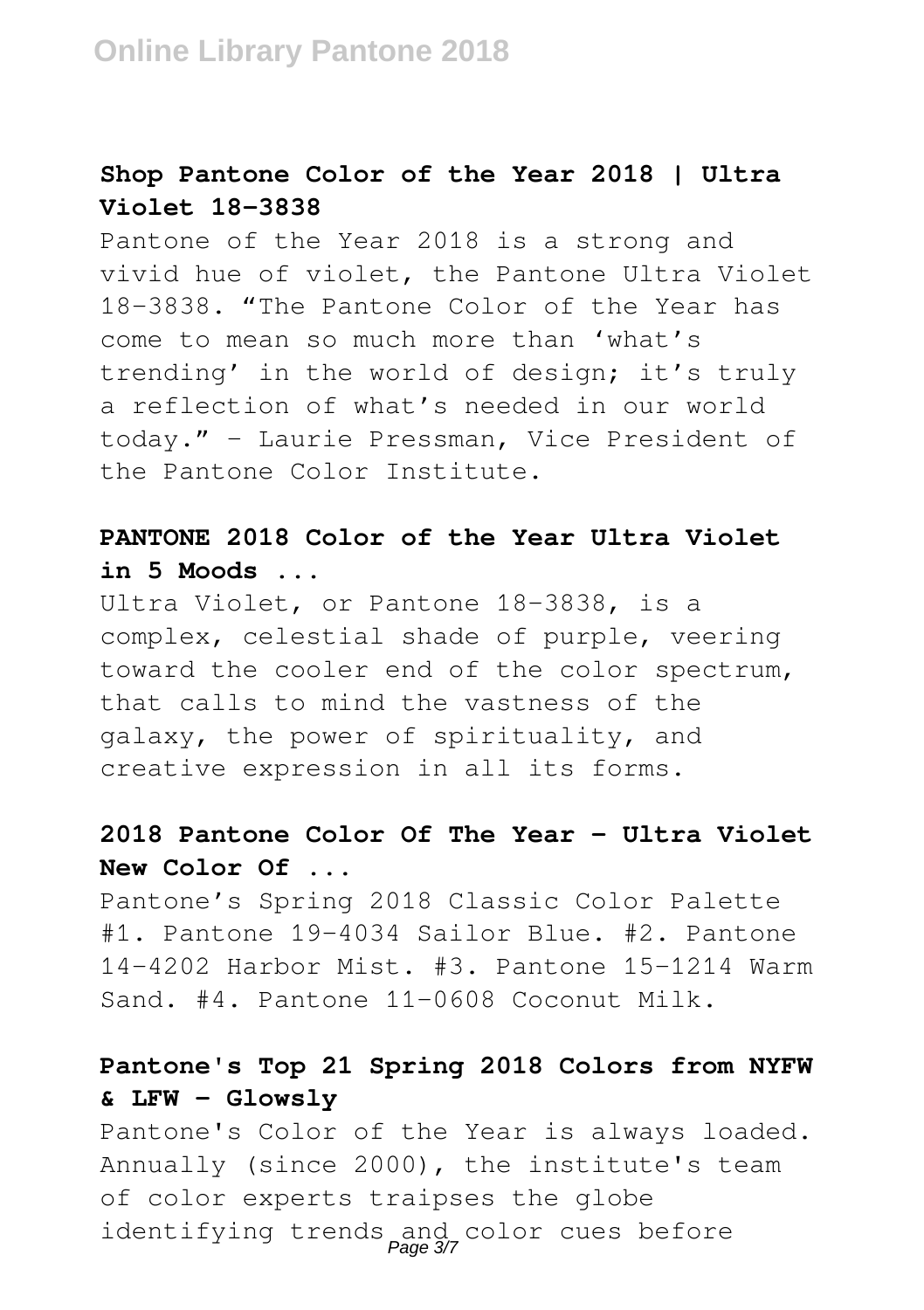# **Online Library Pantone 2018**

zeroing in on that one perfect hue that matches the mood du jour. And this morning, the institute announced that its muchanticipated color for 2018 is Ultra Violet.

#### **Pantone's 2018 Color of the Year - PureWow**

Pantone We're still wrapping our heads around how to use Ultra Violet (the 2018 Pantone Color of the Year) in every single way possible , but there's a whole host of colors that design enthusiasts have on their radar.

### **The Pantone Colors 2018 - Pantone Color Of The Year**

Pantone is your color partner for design, offering tools for color savvy industries from print to apparel to packaging. Known worldwide as the standard language for accurate color communication, from designer to manufacturer to retailer to customer.

# **Pantone - Pantone Color, Chips & Color Guides | Color ...**

The best-selling guide in the world for design inspiration, color specification, and printing accuracy – now available as a limited edition to celebrate the Pantone Color of the Year 2018. Created in a very limited run worldwide, this special edition features a beautiful soft-touch cover that looks to the heavens, displaying the cosmos in ...

# **Amazon.com: Pantone Color of The Year 2018** Page 4/7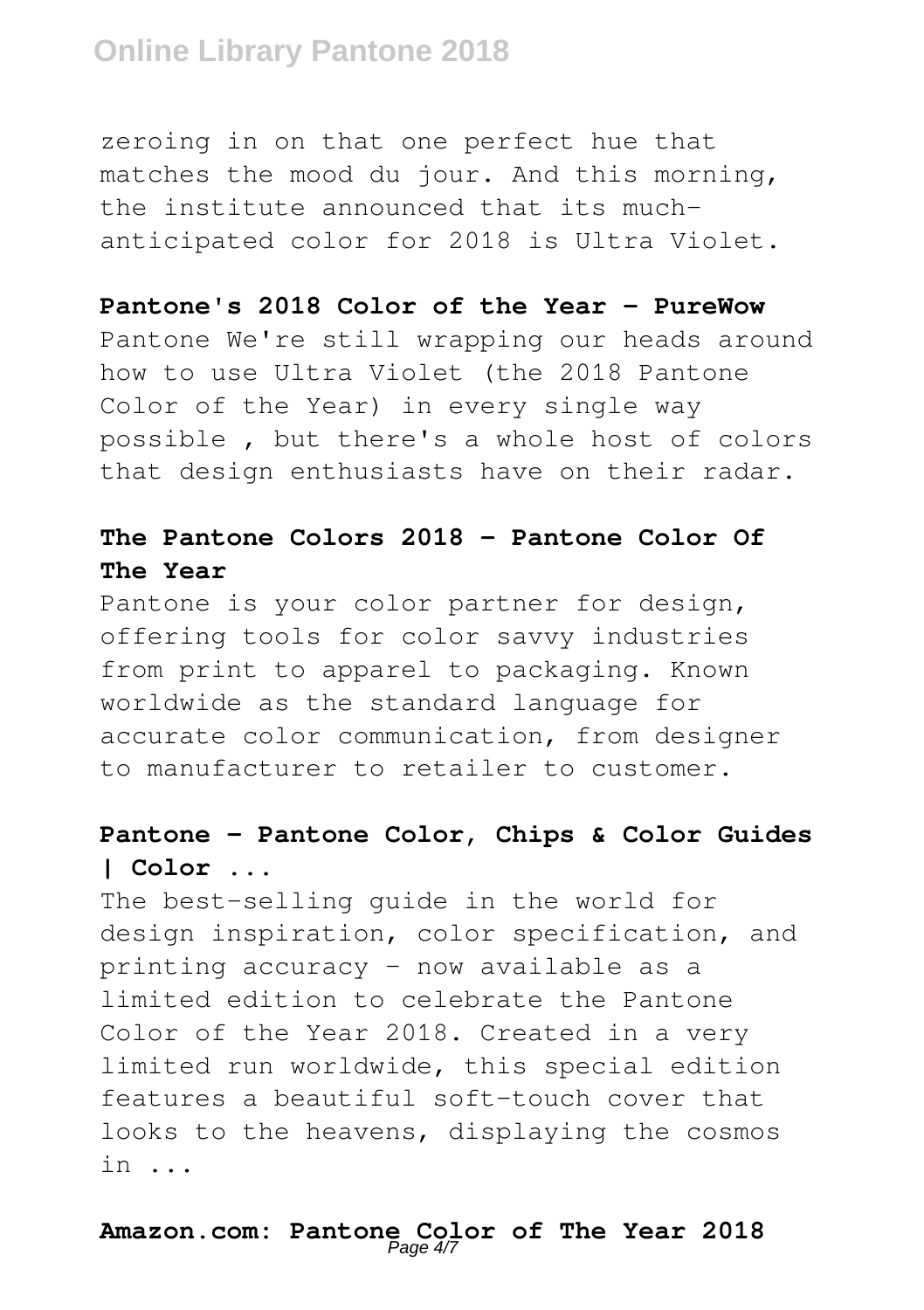#### **Formula Guide ...**

Underscoring colors continued influence when it comes to trend, the PANTONE Fashion Color Trend Report London Fashion Week Spring 2018 features the top 12 colors for men's and women's fashion. Celebrating exploration, experimentation and the consumers desire to mix, blend and create the unexpected, the Spring 2018 palette showcases the ...

# **PANTONE Fashion Color Trend Report London Fashion Week ...**

Pantone announced in December that purple will reign as the color of the year in 2018 specifically, the shade Ultra Violet, which comes from the melding of blue and red. Your color of the year...

### **Pantone's 2018 color of the year is Ultra Violet - TODAY.com**

Selected as the color of the year in 2018 by Pantone, Ultra Violet is slightly softer than the name implies. On Moschino's runway, the color was shown in a mod two-piece skirt set and matching shoes that were as cute as you would expect the color violet to be.

# **Fall/ Winter 2018-2019 Color Trends - Fall 2018 Runway ...**

Pantone Color of the Year 2018 Ultra Violet 18-3838 A dramatically provocative and thoughtful purple shade, PANTONE 18-3838 Ultra Violet communicates originality, ingenuity, and visionary thinking that points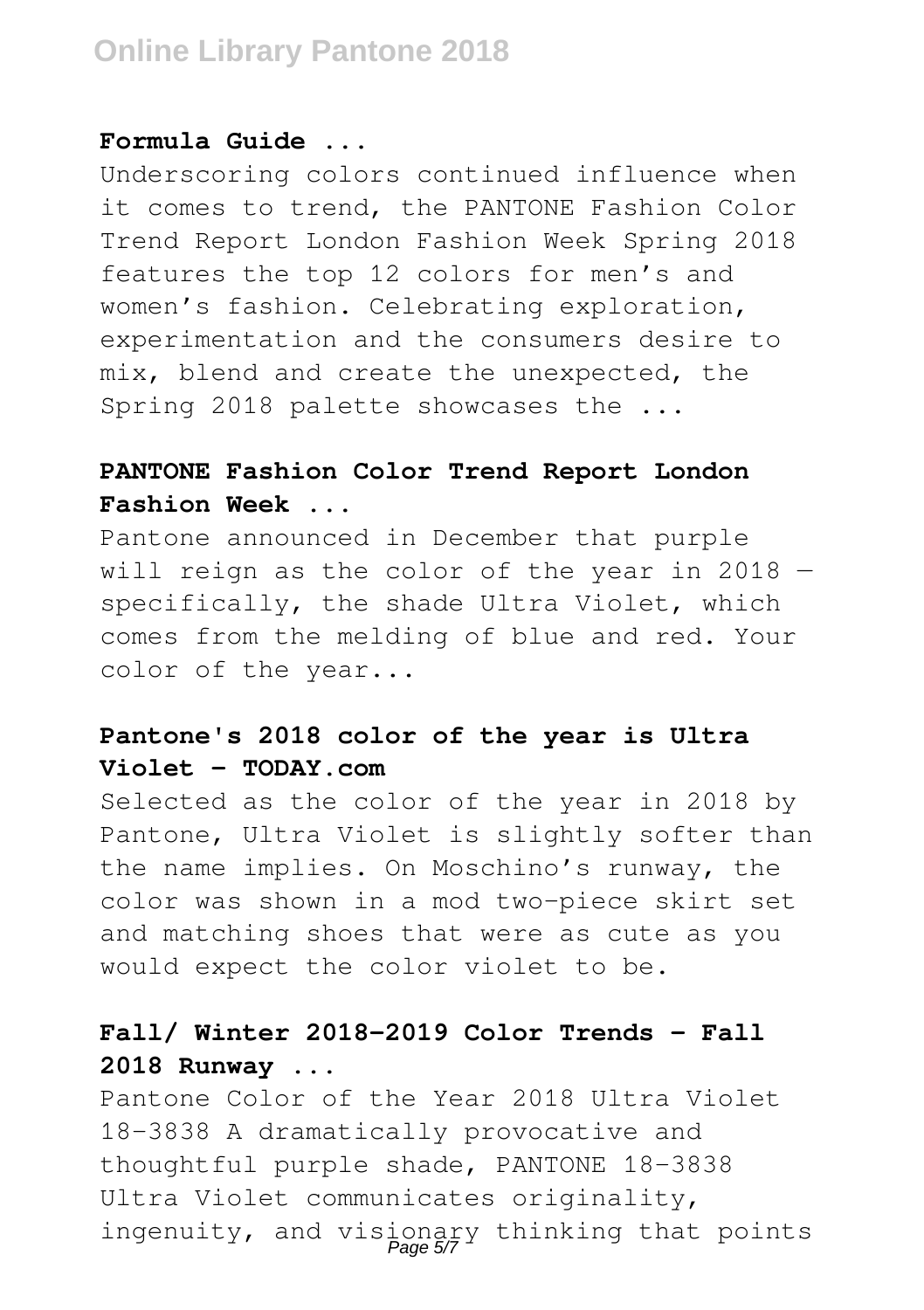us towards the future. Explore Ultra Violet >

# **PANTONE COLOR OF THE YEAR | Color Inspiration | Pantone Europe**

This Pantone Spring 2018 shade is earthy brown based red which adds flavor of a different kind when it comes to fashion. PANTONE 14-3207 Pink Lavender Expect a soft romantic violet rose in pink lavender of Pantone Spring 2018. There's no way you can miss its soothing sense.

# **HURRAY! The Pantone Spring 2018 Fashion Color Trend Report ...**

Announcing PANTONE 18-3838 Ultra Violet, PANTONE ® Color of the Year 2018. A dramatically provocative and thoughtful purple shade, PANTONE 18-3838 Ultra Violet communicates originality, ingenuity, and visionary thinking that points us toward the future.

# **Pantone Color of the Year 2018 | Ultra Violet 18-3838 ...**

Pantone has announced the color of the year for 2018. From earthy greens to sunny yellows, the 2018 seasons have been brimming with hues and shades that evoke the senses and clearly come from creative minds. Pantone delved deep into not just the colors of the season, but also the feeling of unity that comes from the fashion world.

# **Pantone 2018 Color of the Year - Mood** Page 6/7